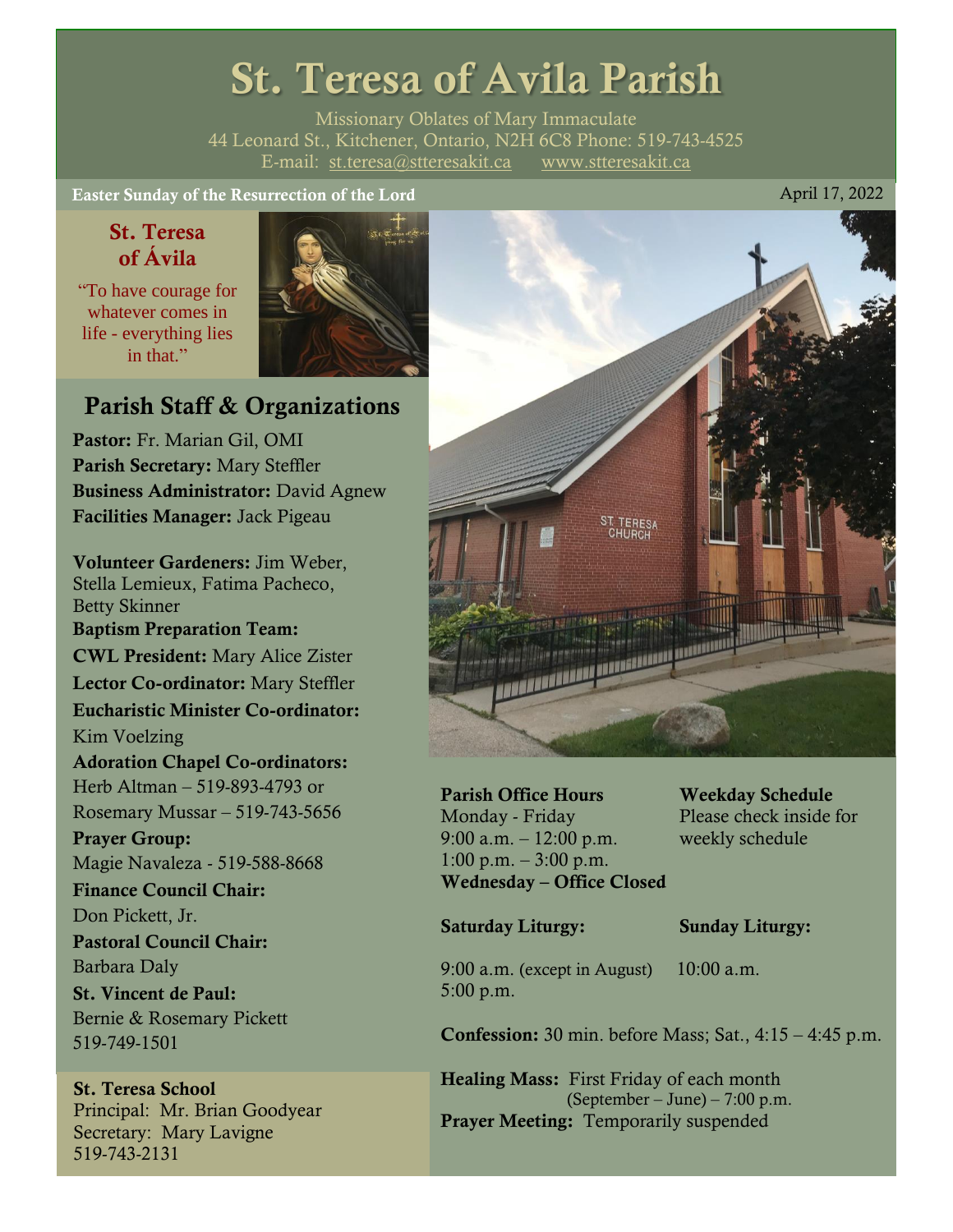# **EASTER SUNDAY**

#### "WE ARE AN EASTER PEOPLE AND ALLELUIA IS OUR SONG!" (St Augustine -354-430AD)

**Christ is risen, alleluia!** This is the ancient Christian greeting on this day of great joy and happiness for all. Easter is not simply one feast among others, but the "Feast of feasts". **"This is the day which the Lord has made."** Throughout the octave we shall sing of the unequalled joy which throws open eternity to us. Every Sunday will furnish a reminder of it, and from Sunday to Sunday, from year to year, the Easters of this earth will lead us to that blessed day on which Christ has promised that He will come again with glory to take us with Him into the kingdom of His Father.

Our Gospel today tells us about the disciples' discovery of the empty tomb. It concludes by telling us that they did not yet understand that Jesus had risen from the dead. Thus, the details provided are not necessarily meant to offer proof of the Resurrection. The details invite us to reflect upon a most amazing gift, that is faith in Jesus and His Resurrection. The Gospel passage concludes, that even having seen the empty tomb and the burial cloths, the disciples do not yet understand about the Resurrection. In the passage that follows, Mary Magdalene meets Jesus but mistakes Him for the gardener. In the weeks ahead, the Gospel readings from our liturgy will show us how the disciples came to believe in Jesus' Resurrection through His appearances to them. **Our Easter faith is based on their witness to both the empty tomb and their continuing relationship with Jesus - in His appearances and in His gift of the Holy Spirit.**

# **Dear Parishoners & Friends**

*Therefore, if you have been raised up with Christ, keep seeking the things above, where Christ is, seated at the right hand of God. Set your mind on the things above, not on the things that are on earth. Col 3, 1-2*

**Christ is Risen, Alleluia! Truly Risen, Alleluia!**

**May the glory of our Risen Saviour renew our hopes, rekindle our faith and bring us joy!**

**May His unconditional love inspire us to be true witnesses, joyful bearers of the Good News, Disciples of the Risen Lord!**

**Happy Easter!**

Fr. Marian Gil OMI

"Whoever has God lacks nothing; God alone suffices." St. Teresa of Ávila Diocese of Hamilton Prayer Calendar

April 18 – Most Rev. Wayne Lobsinger, V.G., E.V. April 19 – Very Rev. Tim Uniac, C.R. April 20 – Jesuit Fathers (S.J.) April 21 – Rev. Rafal Tomon April 22 – Rev. Pat Aiello, C.R. April 23 – Rev. Chris Buda, C.R. April 24 – Second Sunday of Easter (or of Divine Mercy)

#### Vocations

#### **Easter Sunday April 17, 2022**

The Lord is risen, it is true! Through our baptism He calls us to proclaim new life to the world. Pray for those who herald the Good News as priests, deacons and religious brothers and sisters. If God is calling you, contact Bishop Wayne Lobsinger, Director of Vocations and Priestly Formation, Diocese of Hamilton,

(905-528-7988) [vocations@hamiltondiocese.com](mailto:vocations@hamiltondiocese.com)  <https://hamiltondiocese.com/vocations/>

#### **Serra Prayer for the Perseverance of Vocations**

O God, You have constituted Your onlybegotten Son supreme and eternal Priest for the glory of Your majesty and the salvation of mankind. Grant that those whom He has chosen ministers and dispensers of His mysteries may be found faithful in fulfilling the ministry they have received. Amen.

#### **Prayer for Vocations**

God, the source of creation and love, You invite each of us to serve You through the life which is Your gift. May Your grace encourage men and women to heights of holiness through service to the Church as priests, sisters, brothers and lay ministers. Make me an instrument to encourage others to give themselves and challenge me to do the same. Amen.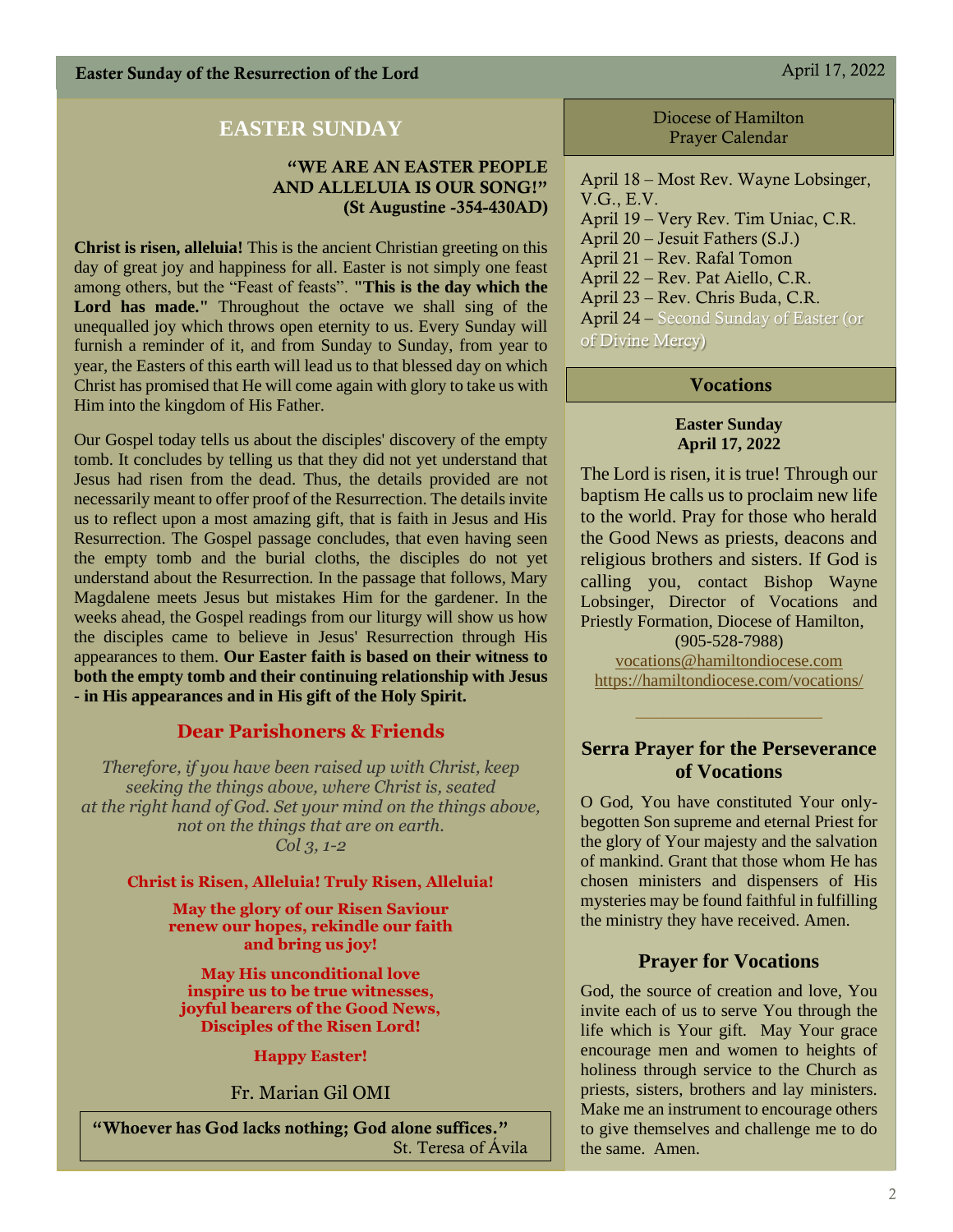**The Divine Mercy Chapel** – Adoration of the Most Blessed Sacrament has resumed in the Divine Mercy Chapel, **Monday to Friday, 9 a.m. to 8 p.m.** We look forward to our Adorers continuing with their hours. Please see the Chapel Guidelines as you enter the chapel. If you would like to sign up for an hour, please call the parish office at 519-743-4525.

**Mass Intentions for 2022** – The offering of Mass is an act of deep faith and a most excellent way of remembering a loved one. Please call the parish office if you would like to request a Mass.

**Children's Choir** – Our parish is organizing a Children's Choir. Those who would like to join this group and develop their talents, are asked to please contact our parish office. The deadline for registration is June 30, 2022.

**Lectors/Ushers** – We are currently in need of more volunteers to Lector and/or Usher at the Saturday Vigil and Sunday Masses. If you would be willing to serve in either capacity, please call the parish office. Thank you.

#### Confirmation – Important Date!

A reminder to Confirmation candidates of your upcoming Rehearsal. **The rehearsal will take place this Wednesday, April 20, 2022 at 7:00 p.m. Obligatory for candidates and their sponsors.** 

**Easter Flowers** – Envelopes are available at the back of the church for those wishing to make a contribution to assist with the cost of flowers. Thank you for your generosity.

**Good Friday** – The Church emphasizes the penitential nature of Good Friday by calling us to fast and abstain from meat. **Catholics who are over the age of 18 and under the age of 60 are required to fast, which means that they can eat only one complete meal and two smaller ones during the day, with no food in between.** Catholics who are over the age of 14 are required to refrain from eating any meat on Good Friday.

**Good Friday Collection** – There will be a collection taken on Good Friday for the Needs of the Church in the Holy Land. This collection was originally initiated by Pope John Paul II for the support of the Church in the Holy Land.

#### **Mass Intentions April 18, 2022 – April 24, 2022**

Tuesday, April 19, 2022 – **7:00 p.m. Group Mass Intentions Intentions of Cindy & Andrew Pearson** *– Wendy* 

*Sibley*

**Birthday blessings for Katharine, Anna & Ella** *– Mom*

**For healing and God's blessing and graces for two brothers: Matthew and Philip Miciula** *– Mother* 

Wednesday, April 20, 2022 – **8:30 a.m. + Howard and + Catherine Kurt –** *Moser Family*

Thursday, April 21, 2022 – **8:30 a.m. Deceased Members of Paleczny Family**

Friday, April 22, 2022 – **8:30 a.m.** **Holy Souls –** *The Mosers*

Saturday, April 23, 2022 – **9:00 a.m.** – **Birthday Blessings for Lito Navaleza –** *Navaleza Family* **5:00 p.m.** – **+ Deceased members of the Weiler Family** – *Pat & Dan Weiler & Family*

Sunday, April 24, 2022 – **10:00 a.m.** – **Second Sunday of Easter (Divine Mercy Sunday) – Year C – Parishioners of St. Teresa Parish** 

Live-streaming on Zoom The **10 a.m. Sunday Mass** will be live-streamed. To join Father, click on the following link: <https://zoom.us/j/5887658626> Password: 274733

**DIVINE MERCY NOVENA -** begins on Good Friday and goes until Divine Mercy Sunday. You can join thousands of people in praying the novena, this year! Join us in praying the Divine Mercy Novena, at our parish, following each Mass or pray at home (brochures with detailed instruction on how to pray this novena were inserted into the Palm Sunday bulletin). The Divine Mercy novena prayers were given to St. Faustina Kowalska through an apparition of our Lord Jesus. He gave St. Faustina an intention to pray for on each day of the Novena, saving for the last day the most difficult intention of all, the lukewarm and indifferent of whom He said**: "These souls cause Me more suffering than any others (…). The last hope of salvation for them is to flee to My Mercy."**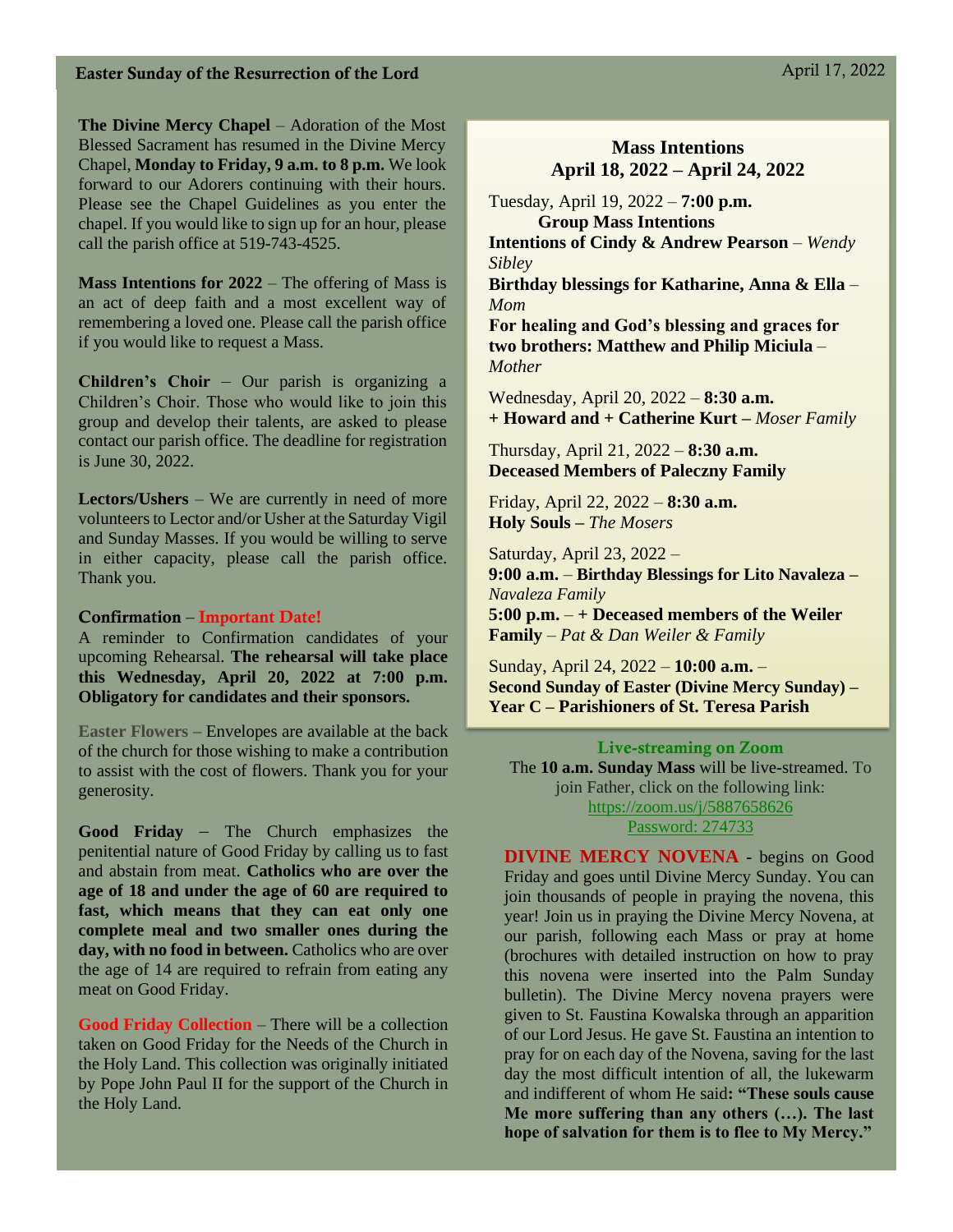# **CONFIRMATION 2022**

The following candidates will be Confirmed by Bishop Wayne Lobsinger, on Saturday, April 23, 2022, at the 5:00 p.m. Mass. Please keep them and their families in your prayers.

| <b>Mary Daly</b>        |  |
|-------------------------|--|
| <b>Samantha Elphick</b> |  |
| John Loughran           |  |
| <b>Harrison Raj</b>     |  |
| <b>Maeve Wilkin</b>     |  |

**Ethan Dawe-McDonald Simone Kuepfer Cristina Mendes Lilly Walker** 



**CWL Online Auction - Fall 2022 –** With the success of our online auction in November, we are looking forward to another this year. We are looking for BRAND NEW items for the auction.

Start collecting now! If you have or know of a business that would make a donation towards this fundraiser, please email [stteresacwl@gmail.com](mailto:stteresacwl@gmail.com) to obtain a letter for requests.

**St. Teresa CWL Bursary Opportunity –** St. Teresa CWL offers a bursary to young people graduating from high school, that are active members of St. Teresa Parish. If you are interested in applying for this bursary, please email [stteresacwl@gmail.com](mailto:stteresacwl@gmail.com) to receive an application form.



**Wedding Anniversary Mass 2022 Registration –** The Wedding Anniversary Mass, which would normally have been scheduled for June of 2022, will not occur this year due to the continued concerns around COVID-19. We invite you to register your 25, 40, 50, 60 and 60 plus years of marriage on the Diocesan website at https://hamiltondiocese.com/ and we will be happy to send you the certificate you would have received from Bishop Crosby at the Mass. The Wedding Anniversary Mass is listed on the home page under Upcoming Events.

**Join the Reel Justice Film Festival,** April 28, 2022 7:00 PM – 9:00 PM for the screening of Seed: The Untold Story. As biotech companies control the majority of our seeds, farmers, scientists, lawyers, and indigenous seed keepers fight to defend the future of our food. In a harrowing and heartening story, these reluctant heroes rekindle a lost connection to our most treasured resource and revive a culture connected to seeds. The Reel Justice Film Festival is a partnership between Development & Peace and the Bishop Farrell Library & Archives. Visit us online at https://reeljusticefilmfestival.wordpress.com/ to view our 2022 schedule or to secure your spot at any of our virtual screenings!

**The Real Me: Drawing Teens Out of the Shadows**  is the fourth talk for the **Hamilton Diocesan Speaker Series.** Our speaker, Roy Petitfils, has spent his life helping teens not to feel invisible. During his presentation he will provide insights into how parents/teachers/parish staff/others can help ensure no child ever feels unseen. Join us Tuesday, April 26th from 7-8:30 p.m. Roy will provide practical and experiential antidotes on how to assist teens to feel empowered, supported and strong enough to come out of the shadows and thrive in their lives. Roy Petitfils is an internationally recognized expert in understanding and raising teenagers. He is a therapist with a Masters in Mental Health and School Counseling and is an internationally sought-after speaker who uses humour, passion, clinical and life experience to help adults connect with teens and teens to know, understand and love themselves. He has authored, What Teens Want You to Know (But Won't Tell You), What I Wish Someone Had Told Me About the First Five Years of Marriage and God Wears Running Shoes: Spiritual Reflections for Those Ministering to Young People. To register and for more information: <https://amorislaetitia.hamiltondiocese.com/> or contact Teresa Hartnett at 905-528-7988 ext. 2250; [thartnett@hamiltondiocese.com](mailto:thartnett@hamiltondiocese.com)

**Ukraine Humanitarian Crisis -** Those wishing to make a donation to the Ukraine Humanitarian Crisis can do so through Development & Peace at: 1-888-664-3387 or

**https://www.devp.org/en/wp\_press\_release/solidar ity-prayers-and-support-for-ukrainedevelopment-and-peace-joins-relief-efforts/**